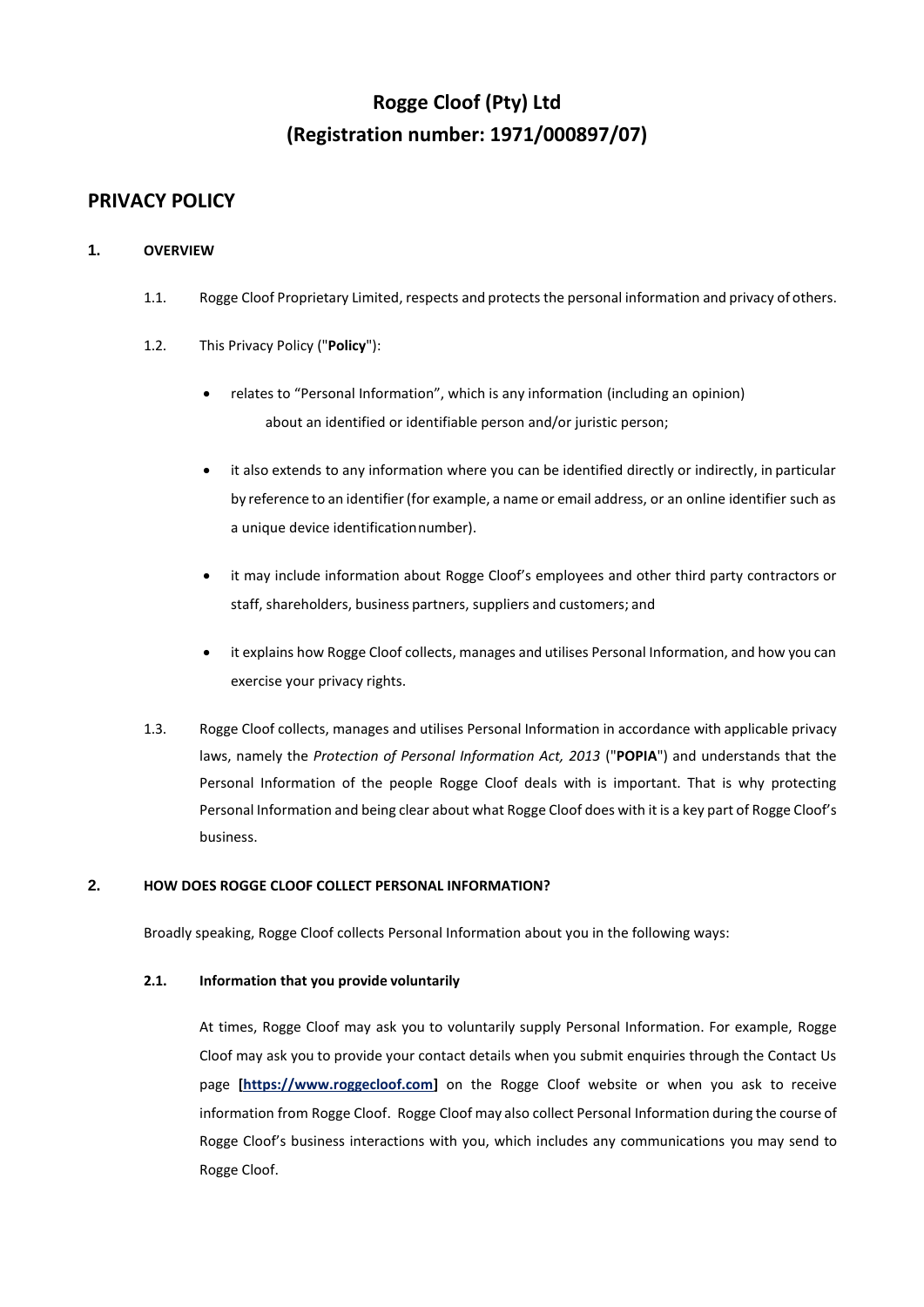## **2.2. Information that Rogge Cloof collects automatically**

- 2.2.1. When you visit the Rogge Cloof website, or make use of Rogge Cloof's services, Rogge Cloof may collect certain information automatically from your device. Specifically, Rogge Cloof may collect information such as your device type, unique device identification number, browser-type, broad geographical location and other technical information about you.
- 2.2.2. Rogge Cloof uses this information for internal operations and analytical purposes and to improve the quality and relevance of the Rogge Cloof website and services. Some of this information described above, may be collected using cookies and similar technology. Please see below for further information on Rogge Cloof's use of cookies.

# **2.3. Information obtained from third party sources**

In some cases, Rogge Cloof may collect Personal Information about you from publicly available sources or from a third party, such as through your representatives, contractors who provide services to us, or other third parties who are entitled to share that information. In addition, where you have expressed an interest in career opportunities with Rogge Cloof, we may obtain Personal Information provided to us by HR practitioners, hiring managers and recruitment advisors.

# **3. WHAT PERSONAL INFORMATION DOES ROGGE CLOOF COLLECT AND WHY?**

- 3.1. The Personal Information Rogge Cloof collectsis dependent on Rogge Cloof'srelationship with you.
- 3.2. Rogge Cloof collects Personal Information from a range of individuals in the context of Rogge Cloof's business activities, including shareholders, employees, job applicants, representatives of Rogge Cloof's suppliers, customers, contractors, users of the Rogge Cloof website, and visitors to the Rogge Cloof offices.
- 3.3. The following table sets out the types of information Rogge Cloof collects and why Rogge Cloof uses it.

| <b>Type of Personal Information</b> |  |  |
|-------------------------------------|--|--|
|-------------------------------------|--|--|

**Type of Personal Information Why does Rogge Cloof use this information?**

**Visitors to the Rogge Cloof website**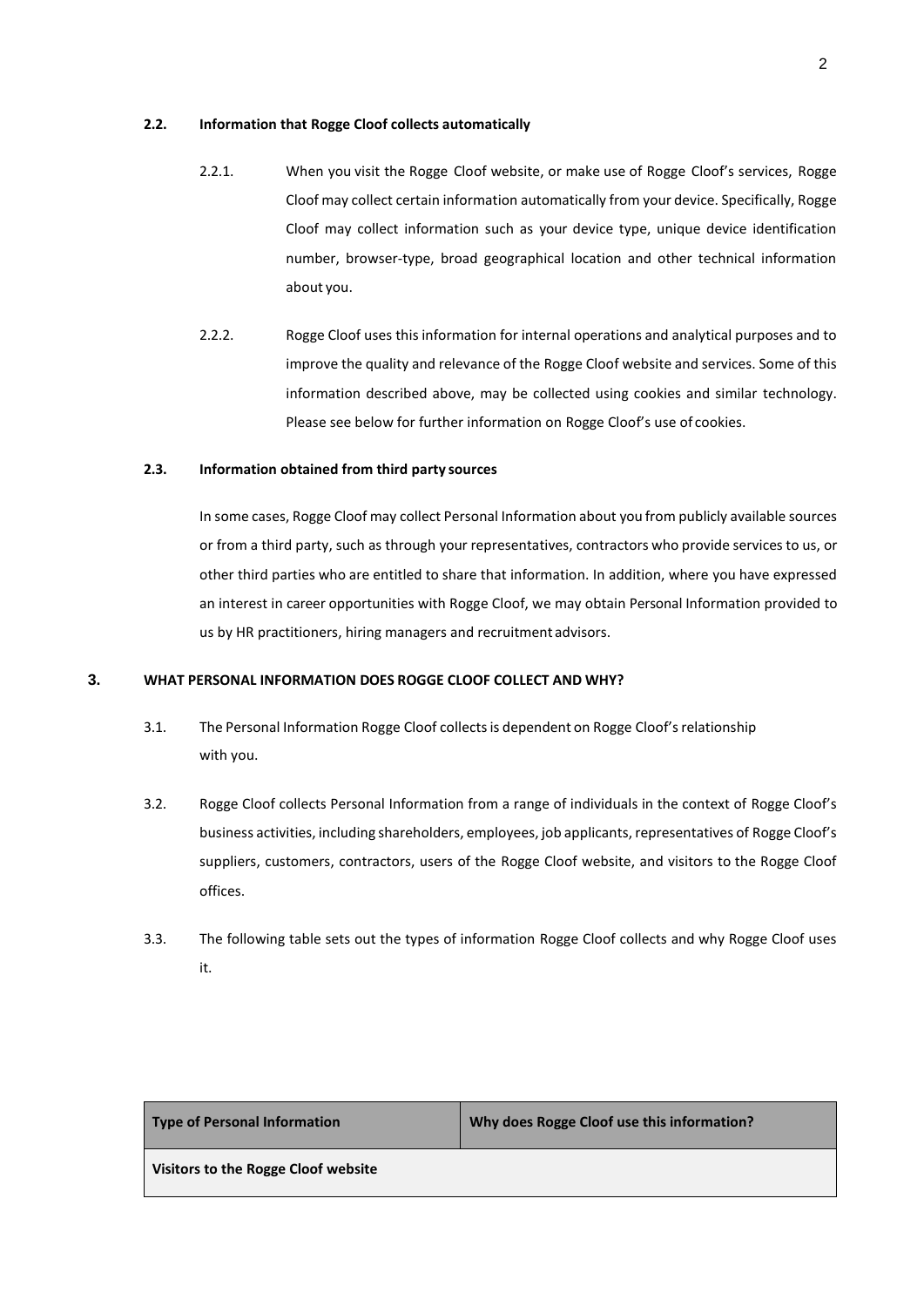| <b>Type of Personal Information</b>                                                                                                                                                                     | Why does Rogge Cloof use this information?                                                                                                                                                                                                                           |
|---------------------------------------------------------------------------------------------------------------------------------------------------------------------------------------------------------|----------------------------------------------------------------------------------------------------------------------------------------------------------------------------------------------------------------------------------------------------------------------|
| Contact information: such as, name; email;<br>telephone number; address (this specifically<br>includes information about the company that<br>you represent) and the content of your free text<br>query. | To respond to your queries and requests, to provide you<br>with information relating to Rogge Cloof and activities on<br>offer or with a subscription to our newsletter.                                                                                             |
| Technical information: such as device type;<br>unique device identification numbers; browser<br>type; broad geographical location.                                                                      | To monitor the use of Rogge Cloof's services and to<br>assess, maintain, upgrade and improve Rogge Cloof's<br>services, to carry out market analysis and research, to<br>carry out planning and forecasting activities and for other<br>internal business processes. |
| Visitors to Rogge Cloof's physical offices                                                                                                                                                              |                                                                                                                                                                                                                                                                      |
| Identification information: such as, passport or<br>national form of identification; name; contact<br>details; employer information.                                                                    | To verify your identity, to enable you to enter Rogge<br>Cloof's offices, and to undertake adequate due diligence.                                                                                                                                                   |
| Information obtained during your visit: such as,<br>CCTV images, car registration information,<br>access records and registration details                                                               | To allow you access to Rogge Cloof's offices in line with<br>Rogge Cloof's security policies and procedures and to<br>manage and resolve any legal or commercial complaints<br>or issues, including security incidents.                                              |
| Rogge Cloof employees and contracted staff                                                                                                                                                              |                                                                                                                                                                                                                                                                      |
| Identification data: such as your name, gender,<br>photograph, date of birth, worker ID                                                                                                                 | To verify your identity, negotiate and enter into a contract<br>with you or authorise you to perform work at Rogge<br>Cloof.                                                                                                                                         |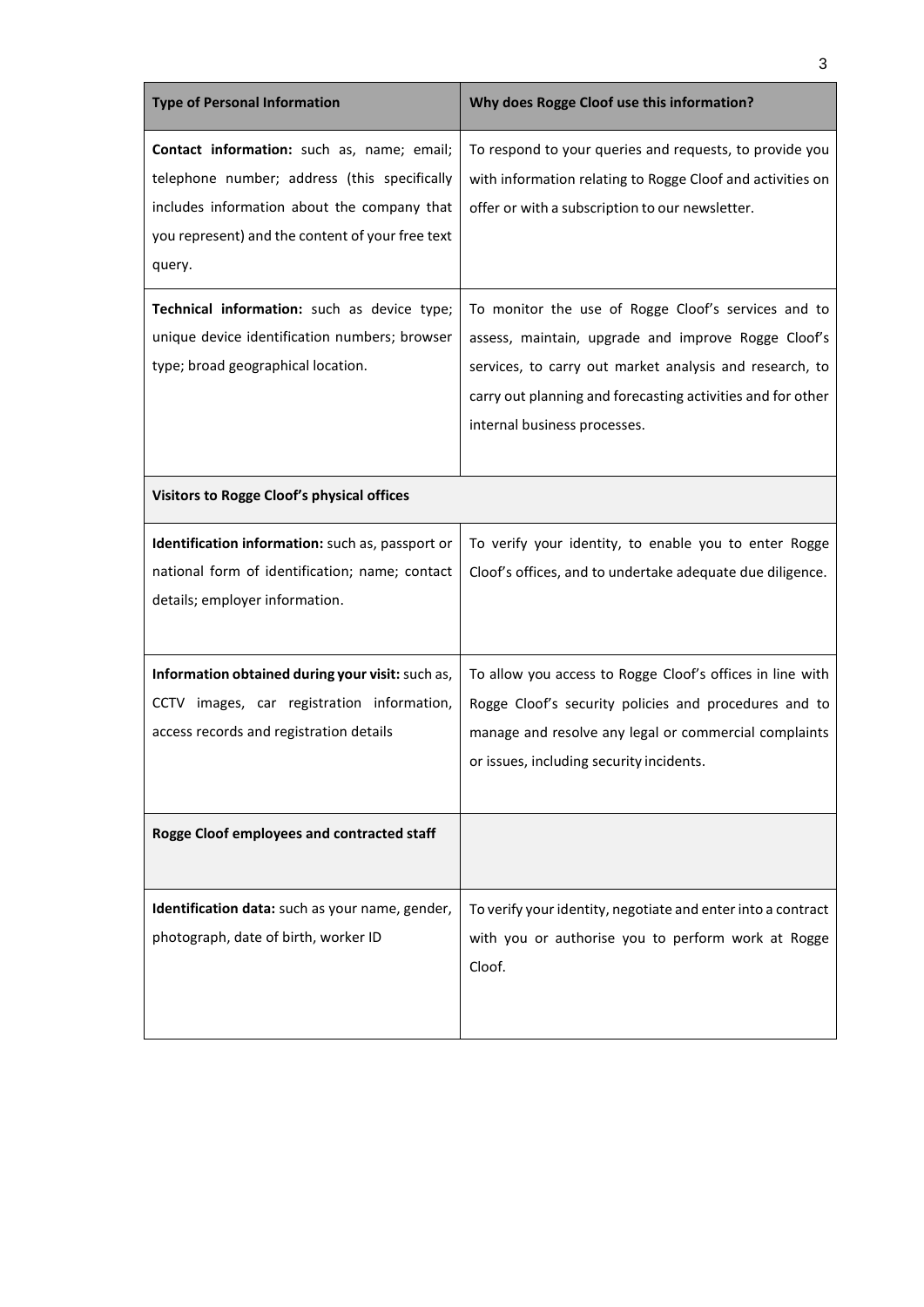| <b>Type of Personal Information</b>                                                                                                                                                                                                                                                       | Why does Rogge Cloof use this information?                                                                                                                                                                                                          |
|-------------------------------------------------------------------------------------------------------------------------------------------------------------------------------------------------------------------------------------------------------------------------------------------|-----------------------------------------------------------------------------------------------------------------------------------------------------------------------------------------------------------------------------------------------------|
| <b>Contact details:</b> such as home and business<br>telephone/email<br>addresses,<br>address,<br>emergency contact details                                                                                                                                                               | To verify your identity, negotiate and enter into a contract<br>with you or authorise you to perform work at Rogge<br>Cloof.                                                                                                                        |
| Employment details: such as job title/position,<br>office<br>location,<br>employment contract, training information,<br>performance and disciplinary records, grievance<br>procedures, hours of work, sickness/holiday<br>records, details of termination or resignation of<br>employment | To carry out Rogge Cloof's contract with you, monitor<br>your compliance with Rogge Cloof policies, provide you<br>with training and benefits and provide remuneration.                                                                             |
| <b>Background</b><br>information:<br>such<br>as<br>academic/professional<br>qualifications,<br>education, CV/resume, language skills, details of<br>spouses and dependents, references, previous<br>employer details, membership of professional<br>or trade association or trade union   | To undertake adequate due diligence, to enter into and<br>perform a contract with you, to carry out education and<br>training programs, to carry out planning and forecasting<br>activities and to authorise you to perform work at Rogge<br>Cloof. |
| Employment Equity information: such as race,<br>gender or disabilities                                                                                                                                                                                                                    | To comply with statutory reporting obligations under the<br>Employment Equity Act, 1998.                                                                                                                                                            |
| <b>National</b><br>identifiers:<br>national<br>such<br>as<br>ID/passport,<br>certificate,<br>birth<br>immigration/visa status                                                                                                                                                             | To undertake adequate due diligence, to enter into and<br>perform a contract with you, to carry out education and<br>training programs, to carry out planning and forecasting<br>activities and to authorise you to perform work at Rogge<br>Cloof. |
| Financial information: such as banking details,<br>tax information, withholdings, salary, benefits,<br>expenses, company allowances, stock and<br>equity grants                                                                                                                           | To carry out Rogge Cloof's contract with you and<br>provide you with benefits and remuneration.                                                                                                                                                     |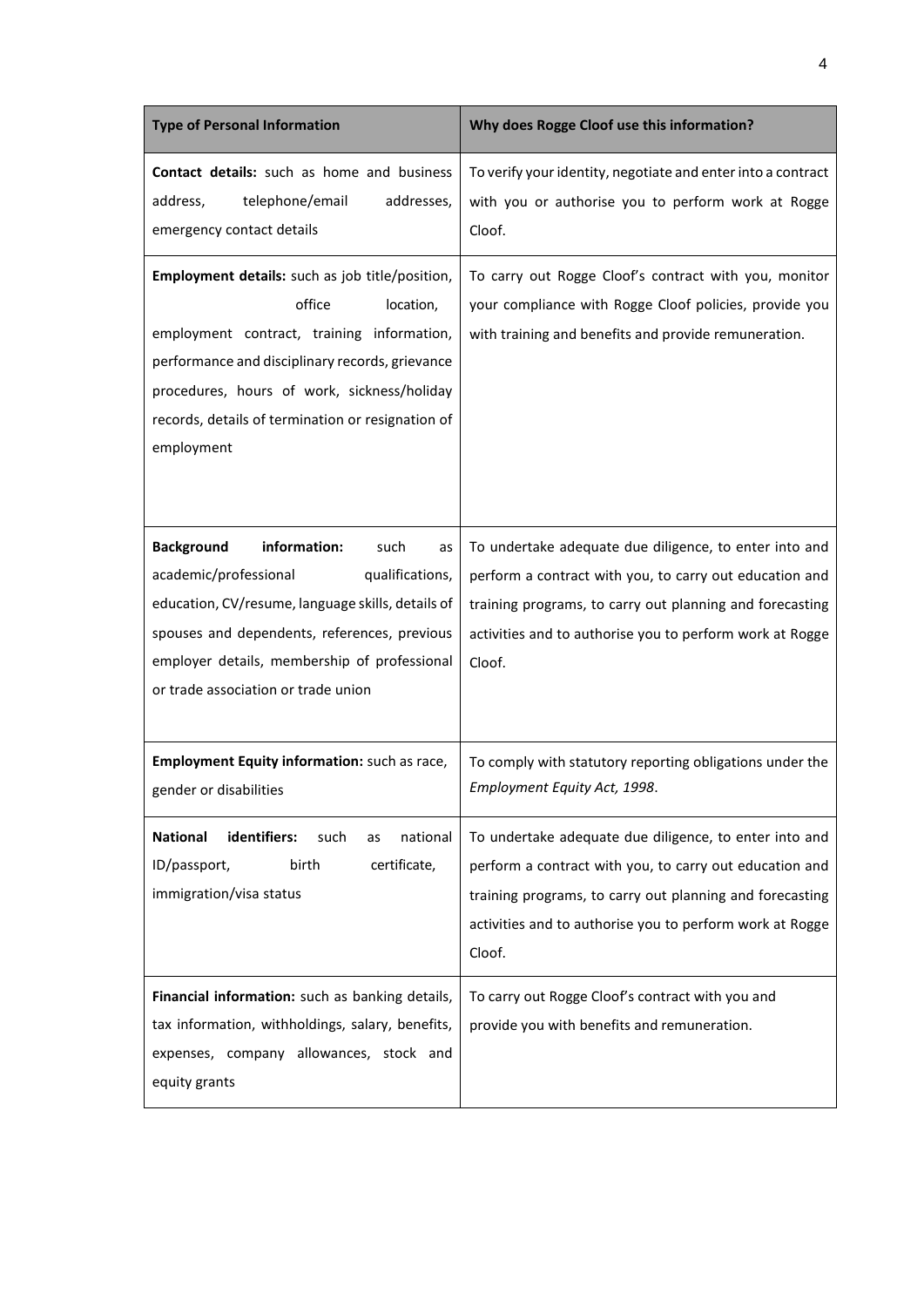| <b>Type of Personal Information</b>                                                                                                                                                                                                                                                                                                                                                                                                                                                                                                                                                                 | Why does Rogge Cloof use this information?                                                                                                                                                |
|-----------------------------------------------------------------------------------------------------------------------------------------------------------------------------------------------------------------------------------------------------------------------------------------------------------------------------------------------------------------------------------------------------------------------------------------------------------------------------------------------------------------------------------------------------------------------------------------------------|-------------------------------------------------------------------------------------------------------------------------------------------------------------------------------------------|
| IT information: information required to provide<br>access to company IT systems and networks<br>such as IP addresses, log files and login<br>information                                                                                                                                                                                                                                                                                                                                                                                                                                            | To carry out Rogge Cloof's contract with you and to<br>monitor your compliance with Rogge Cloof's policies.                                                                               |
| information<br>Other<br>relating<br>to<br>your<br>employment: such as, criminal background<br>checks; data relating to equal opportunities<br>monitoring; health and workers compensation<br>claims; health monitoring results and records;<br>communications with you (including notes from<br>meetings and telephone calls); feedback or<br>survey responses you provide to Rogge Cloof;<br>results<br>of<br>drug<br>and<br>alcohol<br>testing;<br>psychometric evaluation records conducted by<br>a health professional registered by the Health<br>Professions Council of South Africa (HPCSA). | To comply with Rogge Cloof's legal and regulatory<br>obligations and to carry out Rogge Cloof's contract of<br>employment with you or to authorise you to perform work<br>at Rogge Cloof. |
| <b>Job applicants</b>                                                                                                                                                                                                                                                                                                                                                                                                                                                                                                                                                                               |                                                                                                                                                                                           |
| Contact information: such as, name; email;<br>telephone number; address.                                                                                                                                                                                                                                                                                                                                                                                                                                                                                                                            | To verify your identity, enter into and perform an<br>employment contract with you and respond to queries<br>and requests.                                                                |
| Education and qualification information: such<br>previous employer; education details;<br>as,<br>referees;<br>professional<br>memberships;<br>affiliations;<br>third<br>party<br>references.                                                                                                                                                                                                                                                                                                                                                                                                        | To assess your suitability for the job applied for and to<br>enter into and perform an employment contract with<br>you.                                                                   |
| information relating to potential<br>Other<br>employment: such as, criminal background<br>checks;<br>information<br>collected<br>from<br>pre-clearances                                                                                                                                                                                                                                                                                                                                                                                                                                             | To comply with Rogge Cloof's legal and regulatory<br>obligations and to carry out Rogge Cloof's contract of<br>employment with you.                                                       |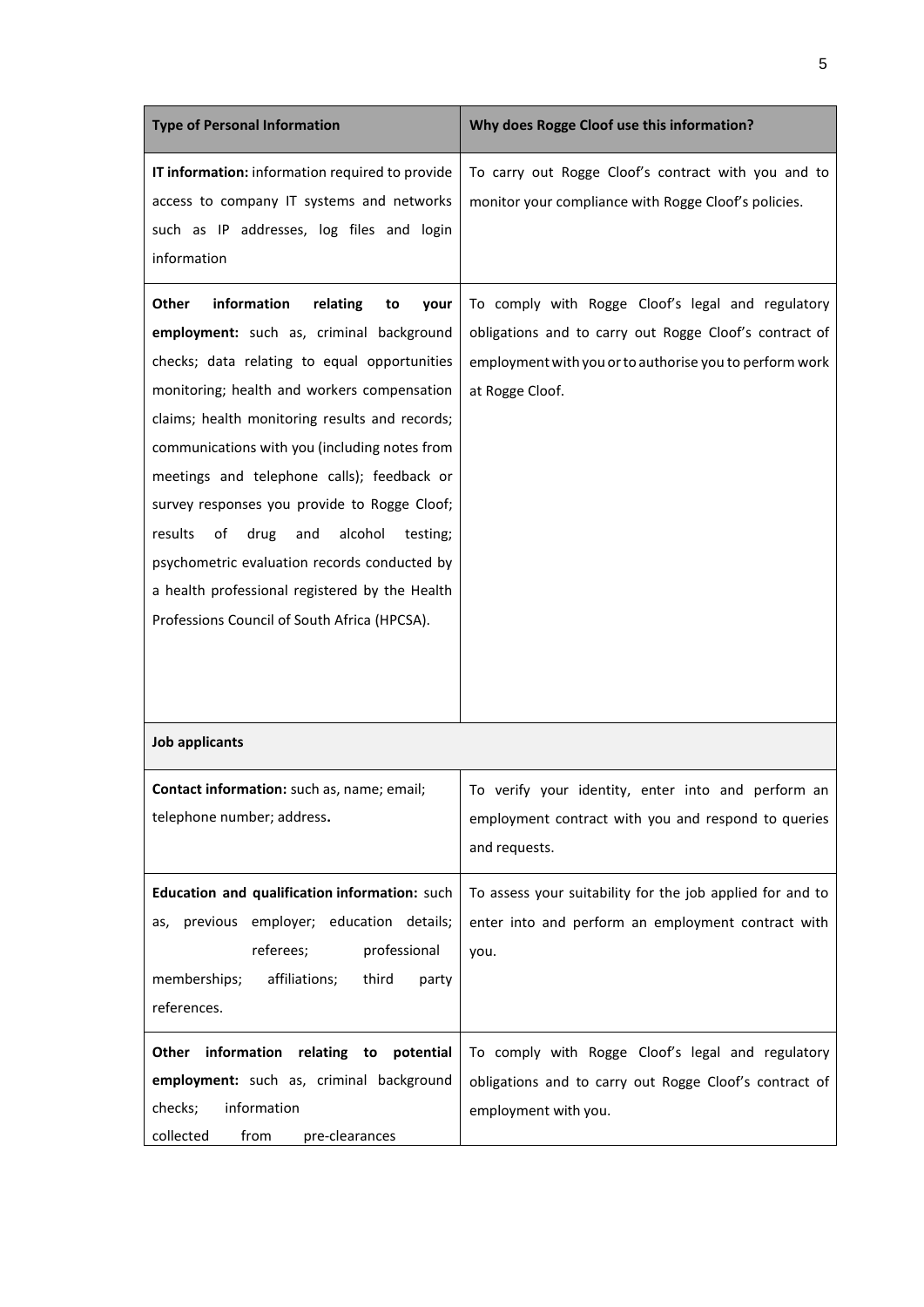| <b>Type of Personal Information</b>             | Why does Rogge Cloof use this information?                                                        |
|-------------------------------------------------|---------------------------------------------------------------------------------------------------|
| questionnaires and/or interviews; passports     |                                                                                                   |
| and visas; equal opportunities monitoring;      |                                                                                                   |
| health information; psychometric evaluation     |                                                                                                   |
| records conducted by a health professional      |                                                                                                   |
| registered by the Health Professions Council of |                                                                                                   |
| South Africa (HPCSA).                           |                                                                                                   |
|                                                 |                                                                                                   |
|                                                 | Third parties with whom Rogge Cloof has a business relationship, such as, contractors and service |
| providers                                       |                                                                                                   |
| Contact information: such as, name; email;      | To enter into a business relationship with the third party.                                       |
| telephone number; company name, business        | To keep you informed about Rogge Cloof's activities and                                           |
| address, business phone                         | updates, to respond to any queries and requests, to                                               |
|                                                 | manage and resolve any commercial or legal complaints                                             |
|                                                 | or issues, to carry out planning and forecasting activities                                       |

**Third party personnel:** such as, name, role/position; citizenship/nationality; national identity numbers; type and percentage of ownership. To carry out due diligence prior to entering into a relationship with the third party and/or to decide whether to continue a business relationship with the third party. **Financial and compliance due diligence information on relevant personnel:** such as, criminal conviction data including To undertake adequate financial and compliance due diligence to comply with regulatory requirements to assess any financial and compliance misconduct.

and other business processes.

#### **Customers and other users of Rogge Cloof's services**

investigations, allegations or prosecutions relating to financial or other serious

misconduct.

|                 | <b>Contact information:</b> such as, name; email;   To enable Rogge Cloof to provide Rogge Cloof's services |
|-----------------|-------------------------------------------------------------------------------------------------------------|
|                 | telephone number; address (this specifically   to you, to keep you informed about Rogge Cloof's             |
|                 | includes information about the company that   activities and updates, to respond to any queries and         |
| you represent). | requests, to carry out market                                                                               |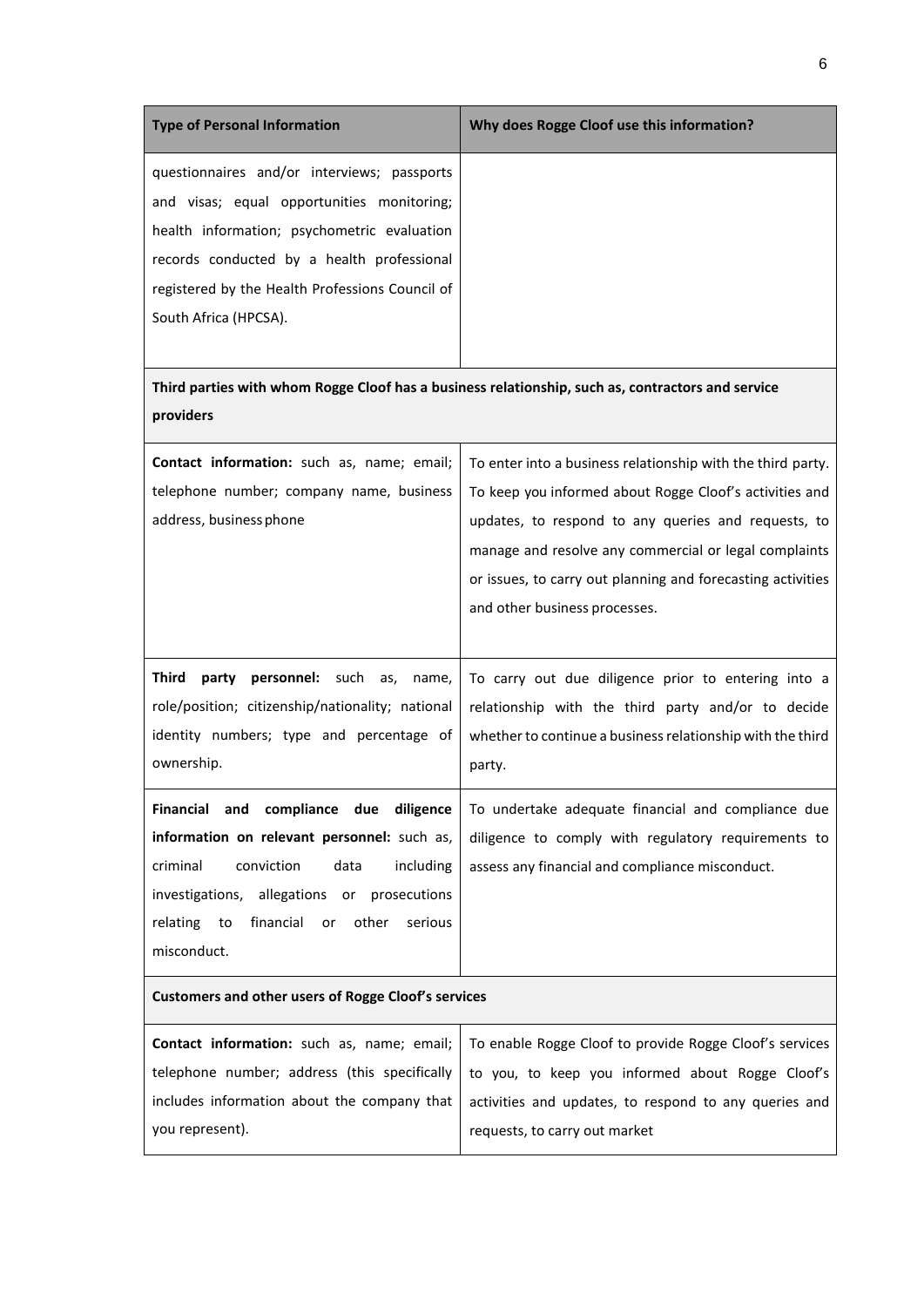| <b>Type of Personal Information</b>                                                                                                       | Why does Rogge Cloof use this information?                                                                                                                                                                                                                           |
|-------------------------------------------------------------------------------------------------------------------------------------------|----------------------------------------------------------------------------------------------------------------------------------------------------------------------------------------------------------------------------------------------------------------------|
|                                                                                                                                           | analysis and research, to manage and resolve any<br>commercial or legal complaints or issues.                                                                                                                                                                        |
| <b>Technical information:</b> such as device type;<br>unique device identification numbers; browser<br>type; broad geographical location. | To monitor the use of Rogge Cloof's services and to<br>assess, maintain, upgrade and improve Rogge Cloof's<br>services, to carry out market analysis and research, to<br>carry out planning and forecasting activities and for other<br>internal business processes. |
| Industry information and interests: such as the                                                                                           | To enable Rogge Cloof to put you in contact with the                                                                                                                                                                                                                 |
| type of business your company is and the                                                                                                  | appropriate person to provide services to you; to monitor                                                                                                                                                                                                            |
| environment within which it conducts business,                                                                                            | the categories of company interested in Rogge Cloof's                                                                                                                                                                                                                |
| the number of years your company has been in                                                                                              | services and the interest in Rogge Cloof's different service                                                                                                                                                                                                         |
| operation for, the types of services you are<br>enquiring about or interested in.                                                         | offerings.                                                                                                                                                                                                                                                           |
|                                                                                                                                           |                                                                                                                                                                                                                                                                      |

- 3.4. The above list is not exhaustive. Rogge Cloof may collect other Personal Information from time to time where you provide it to Rogge Cloof, as necessary for its business requirements, or in order to comply with applicable laws. It will be made clear to you at the point of collection the type of data Rogge Cloof requires and the reasons for collecting it.
- 3.5. Please note that other third-party websites and social media may be accessible via hyperlinks from the Rogge Cloof website. These websites are owned and operated by third parties. Rogge Cloof has no control over the content of those other websites and social media platforms, and these websites will not be subject to Rogge Cloof's Privacy Policy. Rogge Cloof encourages you to review the separate privacy policies for these websites and platforms before using themto understand howthe third parties collect, manage and use your Personal Information. Rogge Cloof cannot be responsible for your use of such third-party websites and features.

#### **3.6. Special Personal Information**

Under POPIA, certain categories of Personal Information are defined as "Special Personal Information" and POPIA requires additional safeguards to be implemented.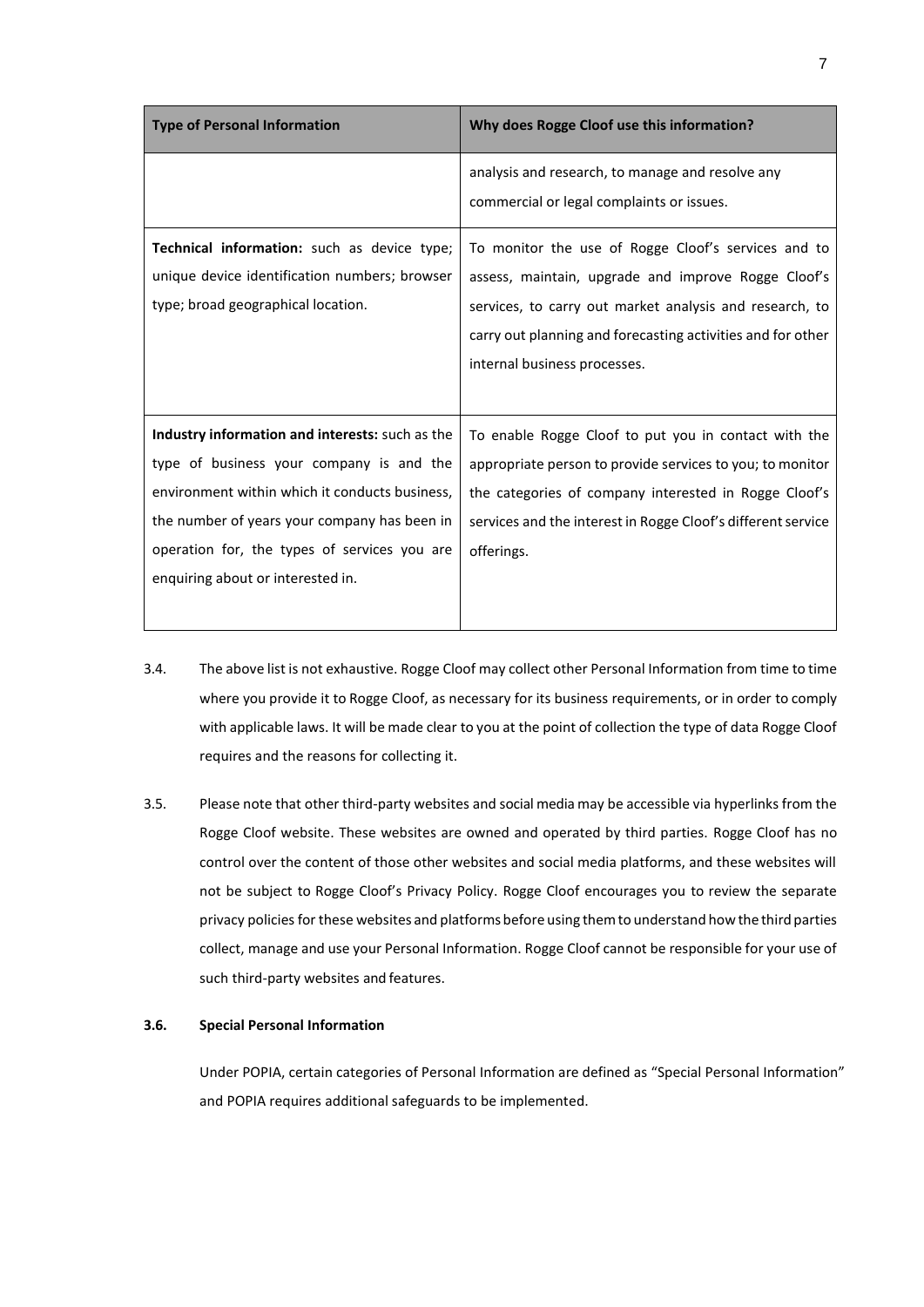Special Personal Information includes information about racial or ethnic origin, political opinions, religious or philosophical beliefs or affiliations, trade-union membership, health or medical conditions, genetic or biometric information, sexual orientation, or criminal convictions and offences. Rogge Cloof will only collect, manage and use your Special Personal Information where Rogge Cloof has obtained your explicit consent or where Rogge Cloof has other lawful grounds to do so under applicable law.

# **4. COOKIES NOTICE**

#### **4.1. What are cookies?**

- 4.1.1. Cookies are small data files that are placed on your computer or mobile device when you visit a website to track the number of visitors to Rogge Cloof's website, collect information, where available, about your computer or mobile device for system administration purposes, to evaluate the Rogge Cloof website's effectiveness and improve your experience.
- 4.1.2. Cookies set by the website owner (in this case, Rogge Cloof) are called "first party cookies". Cookies set by parties other than the website owner are called "third party cookies". Rogge Cloof does not use any third-party cookies.

### **4.2. Why does Rogge Cloof use cookies?**

Rogge Cloof uses first party cookies for several reasons. Some cookies are required for technical reasons in order for the Rogge Cloof website to operate; Rogge Cloof refers to these as "essential" or "strictly necessary" cookies. Other cookies also enable Rogge Cloof to track and target the interests of Rogge Cloof users to enhance the experience on the Rogge Cloof websites. This information is used anonymously and in aggregate and is collected and logged for statistical purposes. Cookies are not used by Rogge Cloof to identify who you are or to send you advertising.

# **4.3. How can I control cookies?**

You have the right to decide whether to accept or reject cookies. You can set or amend your web browser controlsto acceptorrefuse cookies. If youchoose toreject cookies, you may still use the Rogge Cloof website, although your access to some functionality and certain areas ofthe Rogge Cloof website may be restricted. As a result of the way in which you can refuse cookies through your web browser controls varies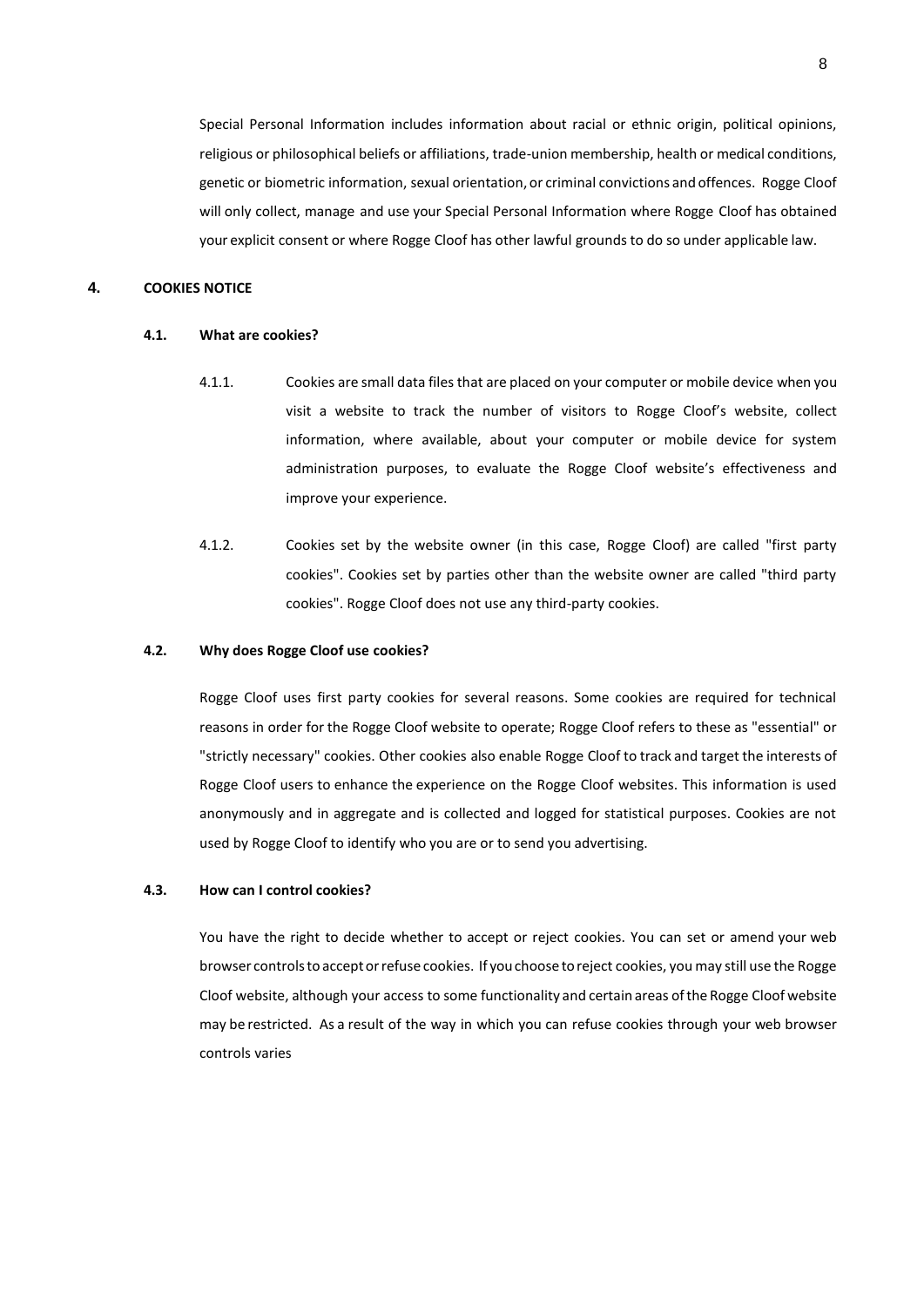from browser-to-browser, you should visit your browser's help menu for more information.

# **5. HOW DOES Rogge Cloof STORE PERSONAL INFORMATION?**

- 5.1. Rogge Cloof may hold your Personal Information in electronic or in hard copy form. Rogge Cloof may keep this information at Rogge Cloof's own premises, or at sites managed by Rogge Cloof service providers.
- 5.2. Rogge Cloof is committed to keeping your Personal Information safe, confidential and secure. Rogge Cloof uses a range of physical, electronic and procedural safeguards to do this. Rogge Cloof updates these safeguards from time to time in order to address new and emerging security threats. Rogge Cloof also trains employees on privacy matters as appropriate and seeks to limit access to Personal Information to those employees who need to know that information.

# **5.3. Retention of Personal Information**

- 5.3.1. Rogge Cloof retains Personal Information Rogge Cloof collects from you where it has an ongoing legitimate business need to do so (for example, to provide you with a product or service you have requested, or to comply with applicable auditing, legal, tax or accounting requirements).
- 5.3.2. Rogge Cloof's aim is to keep your Personal Information for no longer than is necessary for compliance or other legitimate business purposes. Rogge Cloof applies its standard document retention and disposal procedures and processes to records that include Personal Information. These procedures and processes take account of document retention requirements imposed by law on Rogge Cloof. For more information on Rogge Cloof's document retention practices please contact Rogge Cloof using the details below contained in this Policy.

## **6. HOW DOES Rogge Cloof DISCLOSE PERSONAL INFORMATION**

- 6.1. In appropriate circumstances, Rogge Cloof may disclose your Personal Information to the following categories of third parties:
	- members of Rogge Cloof;
	- Rogge Cloof's business partners and their agents;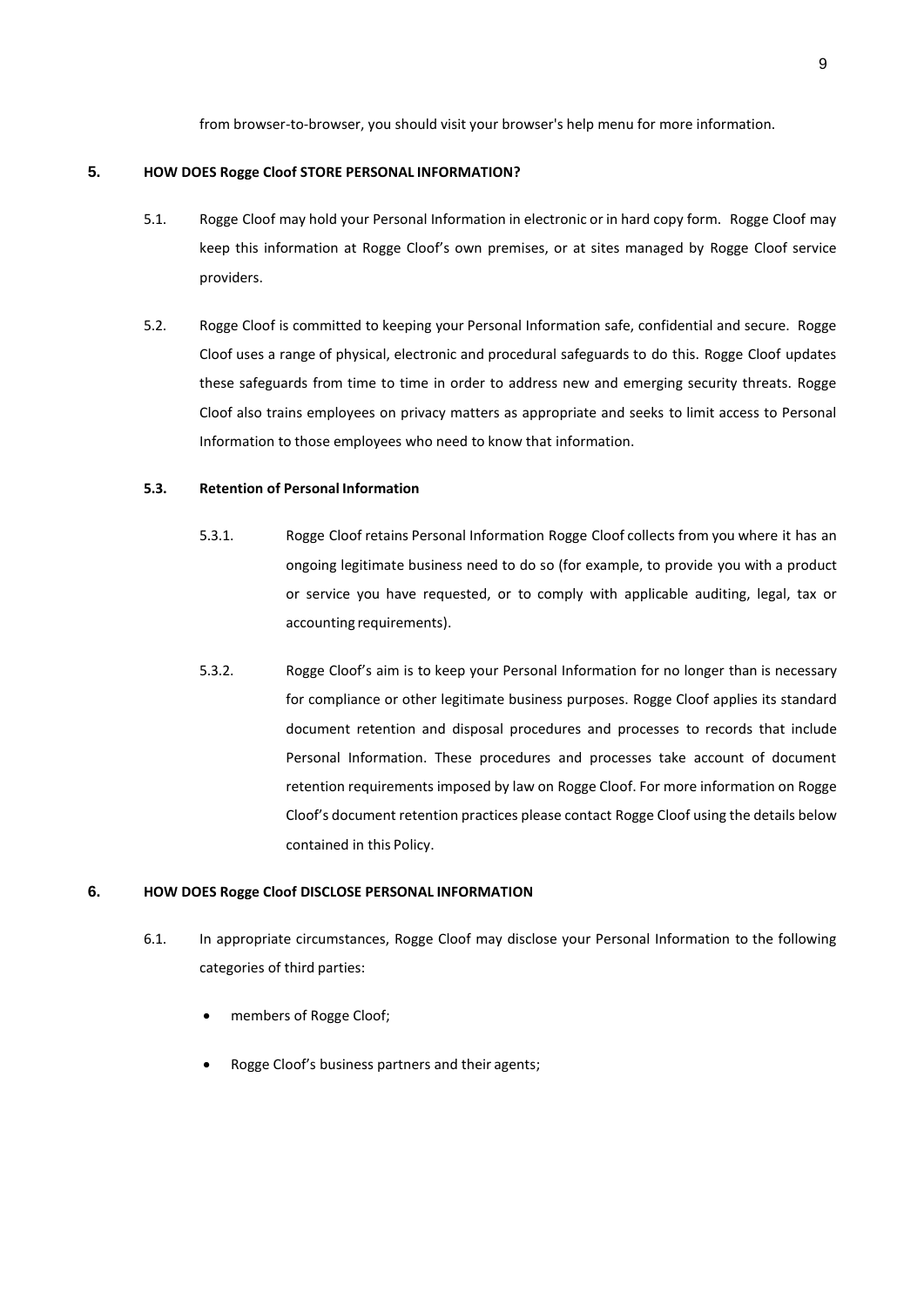- auditors, legal and other professional advisers and share registries;
- IT and other service providers;
- government and law enforcement authorities;
- financial institutions;
- HR practitioners, hiring managers and recruitment advisors;
- other third parties where disclosure is required by law; and
- to any other person with your consent to the disclosure.
- 6.2. Rogge Cloof takes reasonable steps to protect the confidentiality and security of your Personal Information when it is disclosed to a third-party, and seeks to ensure that your information is dealt with in accordance with Rogge Cloof's instructions, POPIA and other applicable laws, and only for the purpose for which it is disclosed.

# **7. WILL MY PERSON INFORMATION BE DISCLOSED OR TRANSFERREDOVERSEAS?**

- 7.1. In some cases, the third parties to whom Rogge Cloof may disclose your Personal Information may be located outside your country of residence (for example, in a cloud service, system or server), and may be subject to different privacyregimes.
- 7.2. Where required by applicable law, when Rogge Cloof discloses Personal Information overseas, it will ensure appropriate safeguards are in place to require that your Personal Information will remain protected and that the recipient will handle the information in a manner consistent with this Policy and POPIA.

## **8. WHAT RIGHTS TO I HAVE AND HOW CAN I EXERCISE THEM?**

You can request:

- 8.1. confirmation on whether the Rogge Cloof holds Personal Information about you;
- 8.2. access to your Personal Information held by Rogge Cloof; or
- 8.3. that Personal Information be updated or corrected.
- 8.4. You can exercise these rights at any time by contacting the Rogge Cloof and following the procedure set out in the Rogge Cloof Promotion of Access to Information Manual.